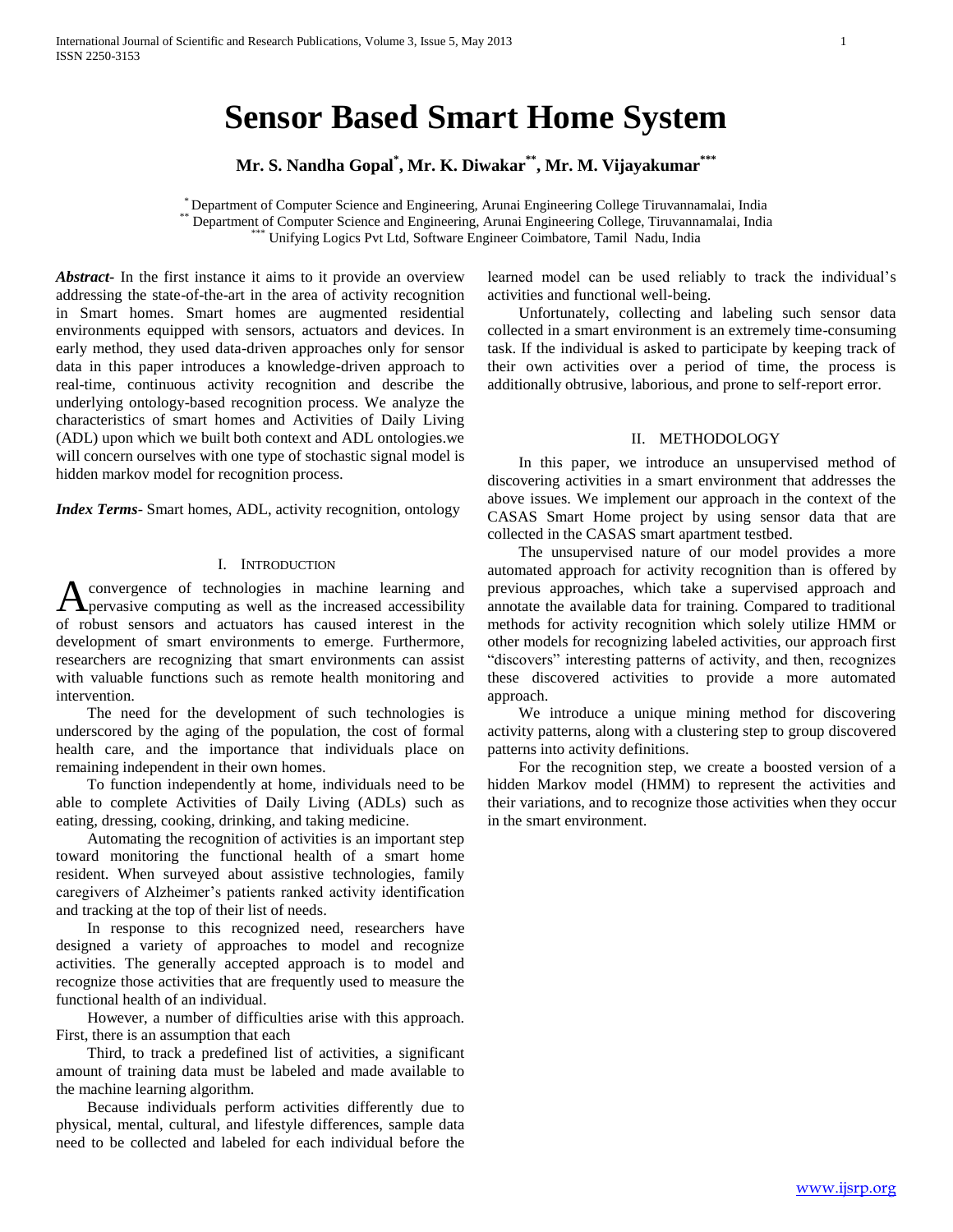# III. RESULTS





#### **Fig. 1. Recognition activities in a smart environment**

## *References*

 Activity recognition approaches can be generally classified into two categories. The first is based on the use of visual sensing facilities, [1]. Camera-based surveillance systems, to monitor an actor's behavior and environmental changes. The approaches in this category exploit computer vision techniques to analyze visual observations for pattern recognition. [2].

 The second category is based on the use of emerging sensor network technologies for activity monitoring. The sensor data are analyzed using data mining and machine learning techniques to build activity models, which are then used as the basis of activity recognition. In these approaches, sensors can be attached to an actor under observation-namely wearable sensors, or objects that constitute the activity environment-namely dense sensing. [3].Wearable sensors often use inertial measurement units and RFID tags to gather an actor's behavioral information. This approach is effective for recognizing physical movements such as physical exercises. In contrast, dense sensing infers activities by monitoring human-object interactions through the usage of low power and low-cost sensors.

### *Abbreviations and Acronyms*

- ADL Activities of Daily Living
- HMM Hidden Markov model
- RFID Radio-Frequency Identification

## *E. Algorithm and techniques*

 Activity discovery method performs **frequent sequence mining** using DVSM to discover frequent patterns, and then, groups the similar discovered patterns into clusters. We use DVSM to find sequence patterns from discontinuous instances that might also exhibit varied-order events. As an example, DVSM can extract the pattern ha; bi from instances fb; x; c; ag;

fa; b; qg, and fa; u; bg, despite the fact that the events are discontinuous and have varied orders.

 It should be noted that our algorithm is also able to find continuous patterns by considering them as patterns with no discontinuity. Our approach is different from frequent item set mining because we consider the order of items as they occur in the data. Unlike many other sequence mining algorithms, we report a general pattern that comprises all frequent variations of a single pattern that occur in the input data set D. For general pattern a, we denote the variation of the pattern as ai, and we call the variation that occurs most often among all variations of the prevalent variation, ap. We also refer to each single component of a pattern as an event (such as a in the pattern ha; bi).

 CHAMELEON uses k-nearest neighbor graph approach to represent its objects. This graph captures the concept of neighborhood dynamically and results in more natural clusters. The neighborhood is defined narrowly in a dense region, whereas it is defined more widely in a sparse region.

## IV. CONCLUSION

 Activity recognition is becoming an increasingly important determinant to the success of context-aware personalized pervasive applications. Synergistic research efforts in various scientific disciplines, e.g., computer vision, artificial intelligence, sensor networks and wireless communication. To this end, we introduced an ontology-based approach to activity recognition in this paper. The approach makes use of ontologies for modeling, representation and inference in the lifecycle of activity recognition, ranging from sensor, objects and activities to reasoning and recognition.

 We have described the algorithms of activity recognition making full use of the reasoning power of semantic modeling and representation. Compared with traditional approaches, ontological ADL models are flexible and can be easily created, customized, deployed and scaled up. Description reasoning can provide advanced features such as exploitation of domain knowledge, progressive activity recognition and multiple levels of recognition.

#### **REFERENCES**

- [1] An Ontology based Approach for Activity Recognition from Video. Umut Akdemir University of Maryland College Park, MD. Pavan Turaga University of Maryland College Park, MD. Rama Chellappa University of Maryland College Park, MD
- [2] Keeping the Resident in the Loop: Adapting the Smart Home to the User Parisa Rashidi, Member, IEEE, Diane J. Cook, Fellow, and IEEE.
- [3] A Smart Home Agent for Plan Recognition of Cognitively-impaired Patients. Bruno Bouchard, Sylvain Giroux DOMUS laboratory, Department of Computer Science, University of Sherbrook 2500, boul. de l'Universit´e, Sherbrook, Qu´ebec, Canada, J1K2R1, Abdenour Bouzouane Department d'Informatique et de Mathmatique, Universities du Qu´ebec `a Chicoutimi 555, boul. de l'Universit´e, Chicoutimi, Qu´ebec, Canada, G7H2B1.
- [4] Ontology-based Activity Recognition in Intelligent Pervasive Environments Liming Chen, Chris Nugent School of Computing and Mathematics, University of Ulster Shore Road, Newtownabbey, BT37 0QB, Northern Ireland
- [5] M.Chan, D.Este've, and C. Escriba, "A Review of Smart Homes—Present State and Future Challenges," Computer Methods and Programs in Biomedicine, vol. 91, no. 1, pp. 55-81, 2008.